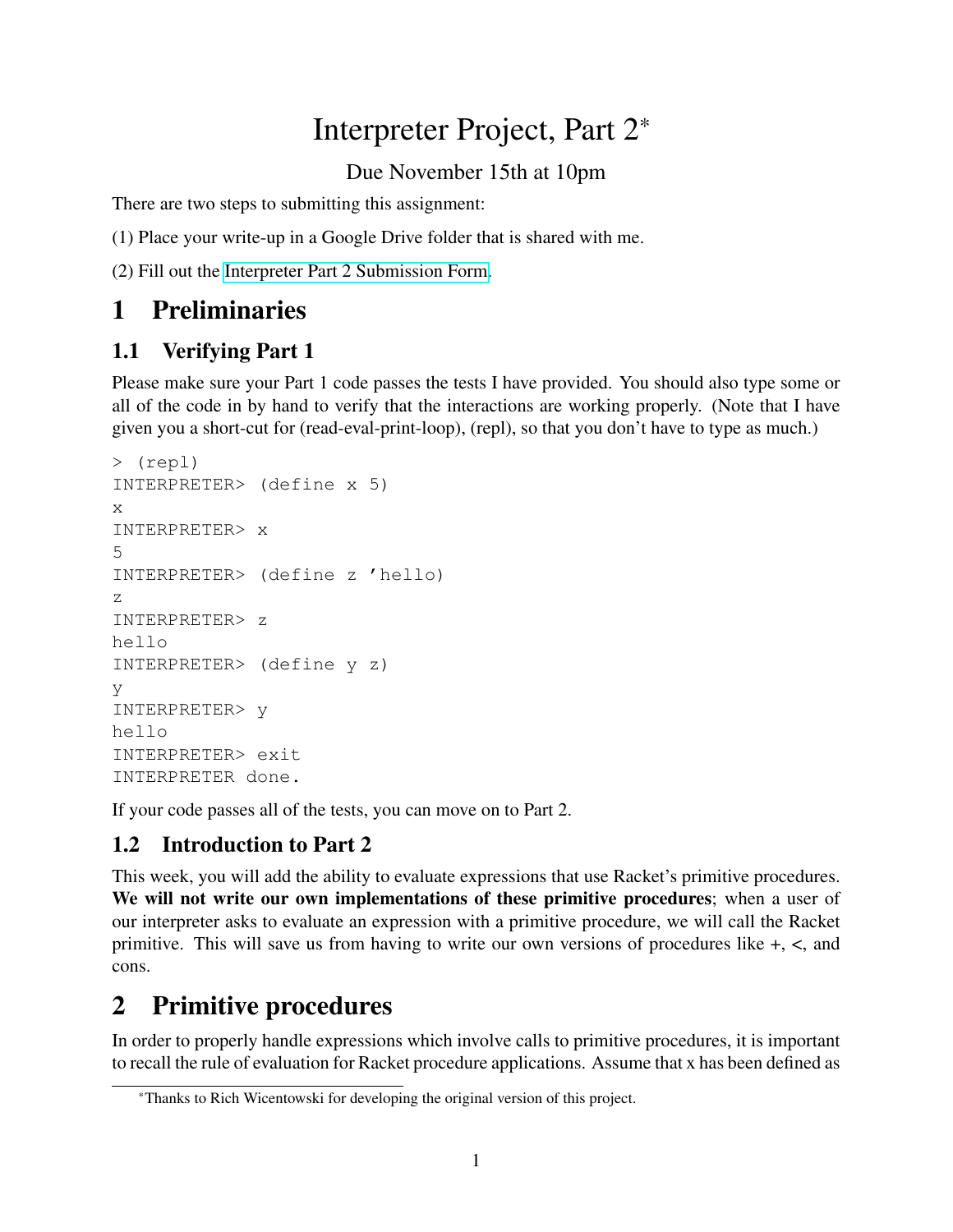8 and y has been defined as 9. When Racket encounters an expression such as *(= x y)*, Racket first determines the type of the expression to be a procedure application. Racket knows the expression is a procedure application because:

- 1. the expression is a list, and
- 2. the first element of the list is not a special form, such as *quote* or *define* (which we implemented in Part 1) or *begin* or *if* (which we will implement in later in Part 2) or any other special form you implement in Part 3.

To evaluate  $(= x, y)$ , Racket first evaluates  $=$  to get the primitive implementation for numerical equality tests. (To see that Racket really does this, type = on a line by itself in Racket: it evaluates to *#<procedure:=>*.) Next, Racket evaluates the variable x to get 8 and it evaluates the variable y to get 9. (You handled evaluation of variables in Part 1.) Now that all of the elements of the list  $(= x y)$  have been evaluated, we apply the procedure  $\#<$ *procedure*:  $=$  > to the arguments 8 and 9 (to get #f).

Since the name *apply* has already been taken by the real Racket interpreter, we will call our apply function *i-apply* (short for interpreter-apply).

#### 2.1 (Partially) implementing *i-apply*

In order to implement primitive functions, we will begin by working on handling procedure applications. (See the summary page for details.) We will start by writing the definitions of the tester and selector functions for applications:

```
(application? exp)
(operator exp)
(operands exp)
```
The function *application?* should return #t if the expression is a procedure application. Use the definition above, but do not worry if the expression is a special form for now, we will deal with this case later. Note that the *application?* is trivial to write. The selector functions operator and operand should be clear, as well. For example:

| (application? '(cons 1 y)) ; => #t |                    |                            |
|------------------------------------|--------------------|----------------------------|
| (application? '(newline))          | ; $\Rightarrow$ #t |                            |
| (application? 'cons)               | ; $\Rightarrow$ #f |                            |
| (operator '(cons 1 y))             |                    | $\gamma \Rightarrow 'cons$ |
| (operands '(cons 1 y))             |                    | ; => $'(1 \text{ y})$      |
| (operands '(newline))              |                    | ; => '()                   |

Note that you want *(application? '())* to return #f.

Once we know that an expression is a procedure application, we have to evaluate each of the procedure arguments. To do this, we will write a helper function called *eval-operands* that evaluates each element in the list of the operands, and returns a new list containing the evaluated operands. (This list of evaluated operands will become the args parameter to the function *i-apply*.)

*eval-operands* should perform as follows:

(define env1 (extend-env '(a b c) '(1 0 8) (empty-env)))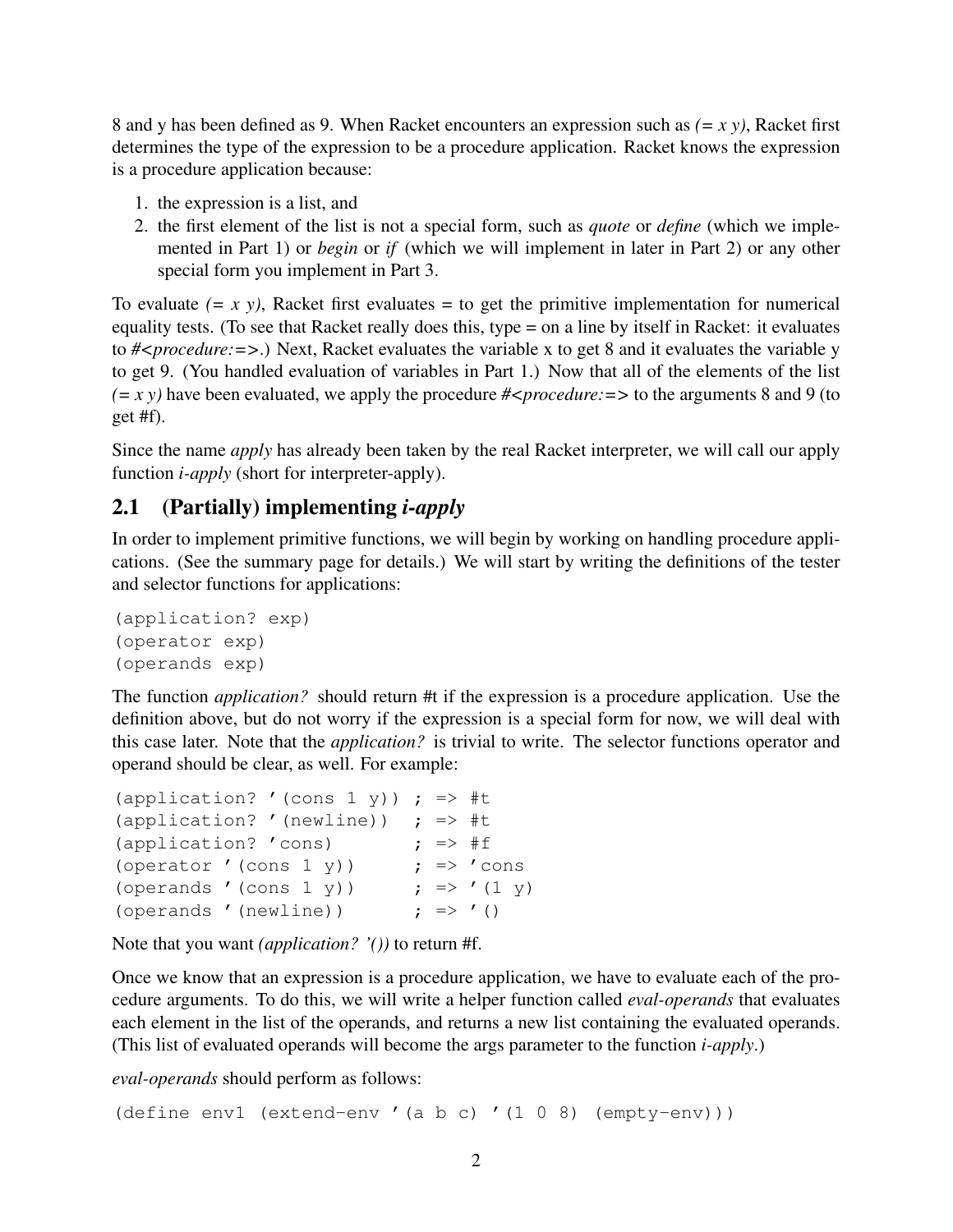(eval-operands '(a 9 b c a) env1) ; => '(1 9 0 8 1)

Before continuing with our implementation of *i-apply*, we need to look at how primitive functions will be implemented in our interpreter.

#### 2.2 Primitives

Now that we can evaluate the operands in a procedure application, we need to determine the appropriate procedure to apply by evaluating the first element in the list (e.g. +, as shown in the introduction). For primitive functions, this means that we will need have each of the primitive procedure names bound to their implementations in the global environment.

We could bind the symbol *'first* directly to the procedure which implements it, and we could bind the symbol *'cons* directly to the procedure that implements it, and so forth. But, we would like a way of determining whether the symbol is bound to a primitive procedure or a user-defined procedure (created with lambda which we will implement in Part 5). To do this, we will "tag" each primitive procedure with the symbol *primitive* followed by the procedure's name and its implementation. We will do this using the procedure *make-primitive*:

```
(define make-primitive
  (lambda (name proc)
    (list 'primitive name proc)))
;; for example
(make-primitive 'car car) ; => '(primitive car #<procedure:car>)
```
We could actually write our own implementations of each of Racket's primitive procedures (like we did in our data structures and types lectures). For example, we could say:

```
(define addition
  (lambda (x y)
      (cond ((\langle x 0 \rangle \cdot (addition \cdot (add1 \cdot x) \cdot (sub1 \cdot y)))((= x 0) y)((= y 0) x)\text{(else (addition (sub1 x) (add1 y))))})
```

```
(make-primitive '+ addition)
```
Doing this for each of Racket's primitives would be tedious. In fact, you'd probably end up using Racket's primitives to implement yours, and your versions would be slower than Racket's versions. It's important to note that using Racket's primitives to implement your primitives is not "cheating". If you were writing a Racket interpreter in C or Java, you'd use Java's implementation of + when writing the Racket implementation of + ... you wouldn't write it from scratch ... so why do you feel the need to do so here?

Since we will just use Racket's implementation for each of the primitives that we would like in our interpreter, we could simply say:

```
(make-primitive' = =) ; => '(primitive = #<procedure:=>)
(make-primitive 'cons cons) ; => '(primitive cons \#<procedure:cons>)
```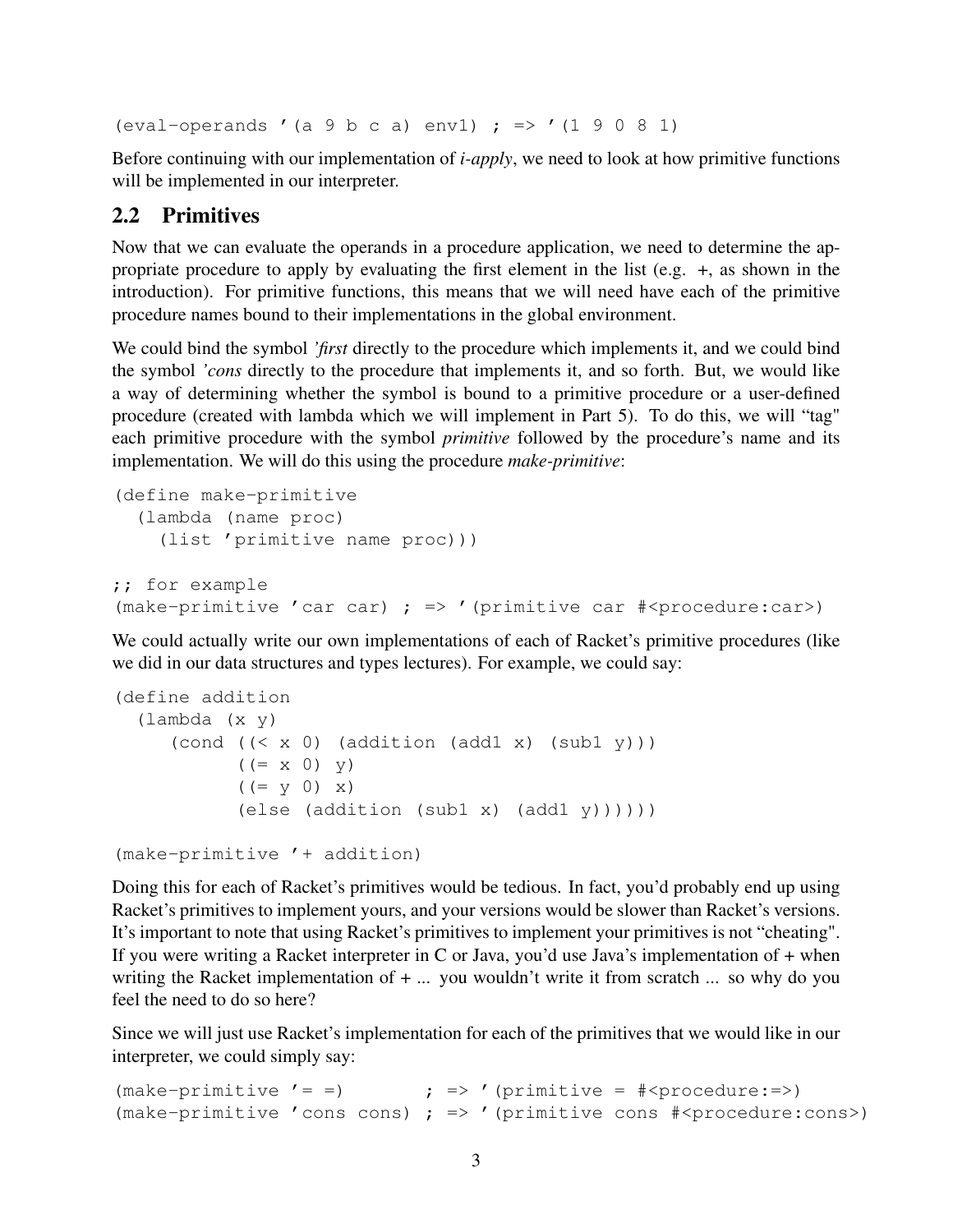Write the tester and selector functions for primitives (see the summary page for details):

```
primitive-procedure? ; is it the result of calling make-primitive?
primitive-name ; returns the name of the primitive
primitive-implementation ; returns the implementation of the primitive
```
Once these have been completed, you should test the new version of *setup-env* which I have provided for you.

This new version of*setup-env* will add the definitions of many primitives to the global environment. In addition, the list *primitive-procedures* provides an easy way for you to add other primitive functions in the future, should you wish to do so. (You would need to add more functions in order to make your interpreter meta-circular). Be sure you understand how primitives work in our interpreter.

#### 2.3 Completing primitive procedure application

To complete the implementation for primitive procedure application, you will need the definitions for *i-apply* and *apply-primitive-procedure*, which I have provided below:

```
(define i-apply
   (lambda (proc vals) \boldsymbol{j}; note: these "vals" have already been evaluated
     (cond
      ((primitive-procedure? proc) (apply-primitive-procedure proc vals))
      (else (println "Error: unknown procedure type!")))))
```

```
(define apply-primitive-procedure
   (lambda (proc vals)
     (apply (primitive-implementation proc) vals)))
```
You can then add the following line to our conditional test in *i-eval*:

((application? exp) (eval-application exp env))

This leaves you to write *eval-application*, which will evaluate a procedure application in an environment.

Since the *application?* test is a very general test— it matches both procedure applications and special forms— be sure you place the test after you have exhausted all of the tests for special forms.

#### 2.4 Testing

Your interpreter should now handle the following tests. You must write your own tests in the i-tests.rkt file as well.

```
> (repl)
INTERPRETER> (define x 8)
x
INTERPRETER> (define y (+ x 1))
y
```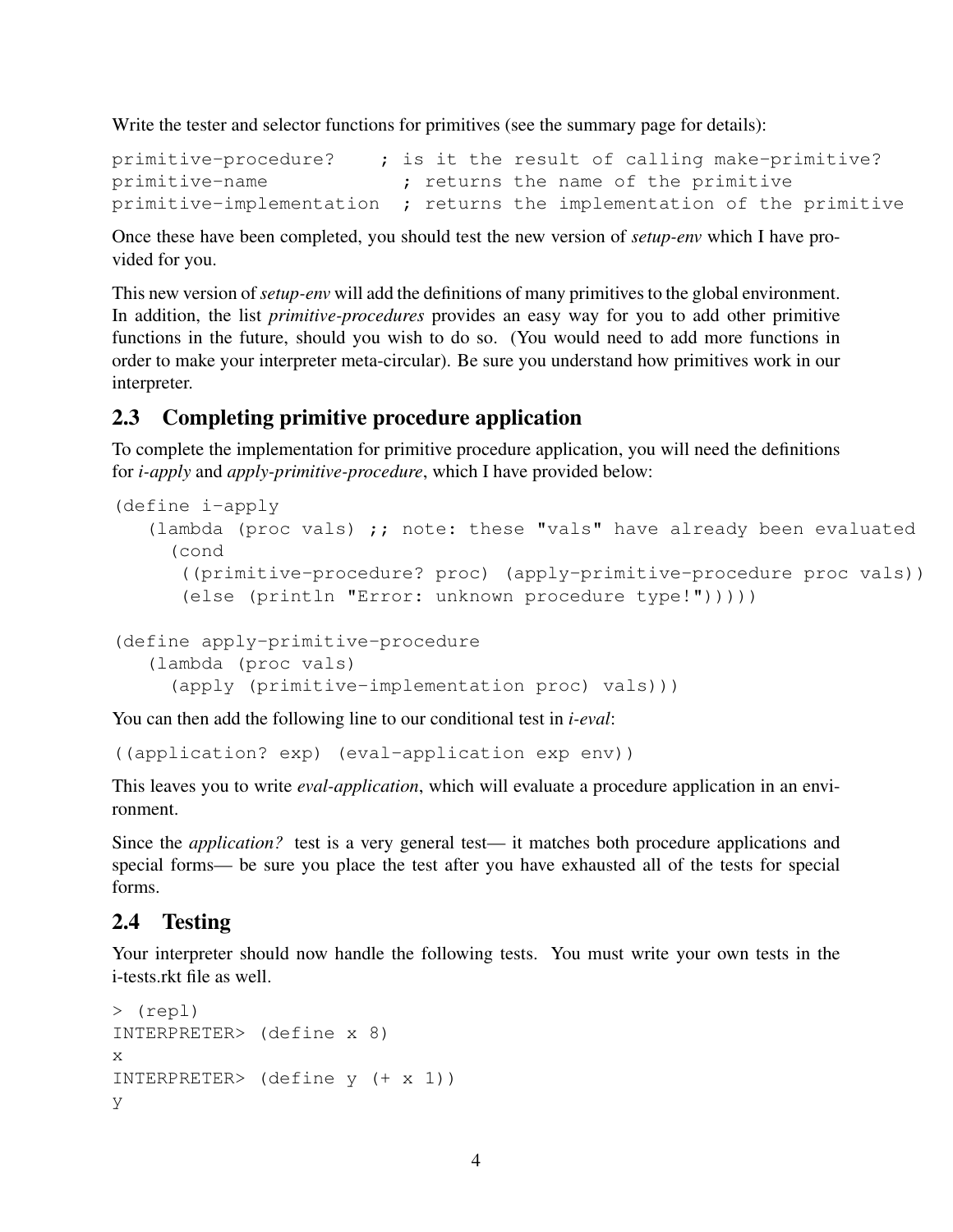```
INTERPRETER> (define lst (cons x (cons '(x y z) (cons y null))))
lst
INTERPRETER> lst
(8 (x y z) 9)
INTERPRETER> (define z (+ (first lst) (first (rest (rest lst)))))
z
INTERPRETER> z
17
INTERPRETER> (= + x y) z)#t
INTERPRETER> (define w *)
W
INTERPRETER> (w x y)
72
```
You should also verify some of the code by hand.

```
> (repl)
INTERPRETER> (define x (cons 1 (cons 2 null)))
x
INTERPRETER> x
(1 2)
INTERPRETER> (null? x)
#f
INTERPRETER> (null? (first (rest x)))
#f
INTERPRETER> (= (first x) (- (first (rest x)) 1)#t
INTERPRETER> (define y (cons (first x) x))
y
INTERPRETER> y
(1 \ 1 \ 2)INTERPRETER> exit
INTERPRETER done.
```
## 3 Special forms

Recall that Racket's rule of evaluation states that all the arguments of a procedure must be evaluated before procedure application. We have seen in class that this rule cannot work for a set of "special forms" that includes *define*, which you have already implemented in your interpreter.

Special forms are "special" because your interpreter must handle each of these forms differently. For example, in a define expression, such as *(define x 5)*, the first argument, x, is never evaluated. An *if* expression, such as *(if (< x y) x y)*, always evaluates its first argument, but will only evaluate one of its remaining two. Furthermore, since *define*, *if*, *cond*, etc. are not primitives, they have no binding in the environment. Therefore, with special forms, the operator is never evaluated.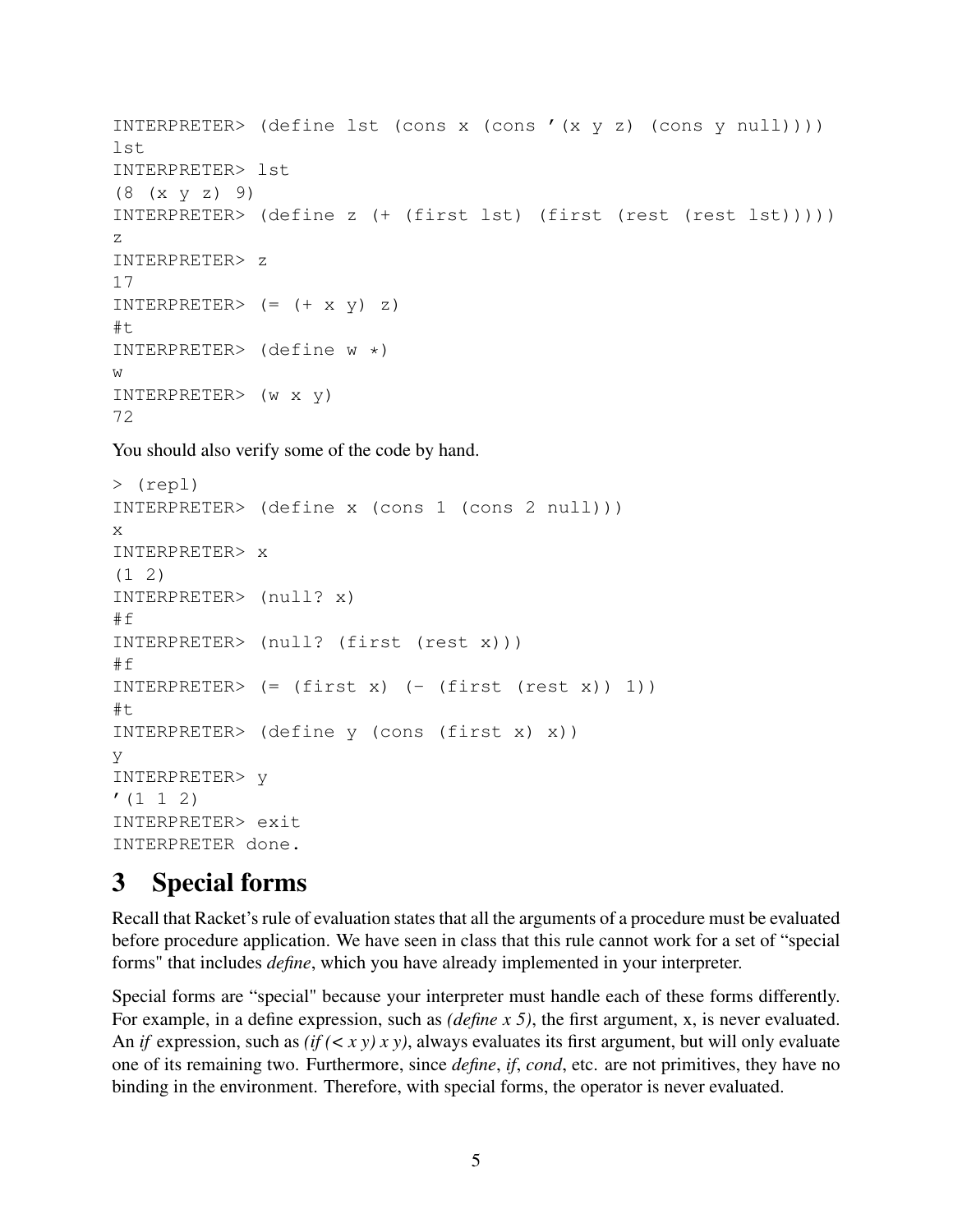On the other hand, all the primitive procedure applications (and, as we will see in Part 3, also lambda-procedure applications) are handled the same way by the your interpreter: the operator and all of the operands are evaluated, then the evaluated operator is applied to the evaluated operands. For example, in the expression  $(= x y)$ , the operator  $=$ , and the operands x and y are all evaluated.

#### 3.1 Special form: *begin*

Extend your interpreter so that it can handle the special form *begin*. Though we have not used *begin* in class, it is a relatively straightforward. The syntax of a *begin* expression is as follows:

```
(begin exp1 exp2 ... expn)
```
The *begin* expression evaluates each of the expressions ( $\exp_1$  through  $\exp_n$ ) in order and returns the value of the last expression. (See the Racket documentation for more information on *begin* if you do not understand how it works.) If there are no expressions except the keyword *begin*, you should return *void*. (For now, your interpreter will print out "#<void>".) For example:

```
INTERPRETER> (begin (define x 5) (+ x 3))
8
INTERPRETER> (begin (display "x + 3 = ")
                    (display (+ x 3))(newline)
                    'done)
x + 3 = 8done
INTERPRETER> (begin) ; this returns void
#<void>
```
To get the interpreter to return *void*, use the Racket primitive function *void* which you call by simply writing *(void)*. You may also wish to add *void* to the list of primitive functions your interpreter supports.

To implement *begin* in your interpreter, you should continue using the same style of abstraction we have been using. Please reference the summary sheet so that the functions you write have the same names as those described.

- 1. define a tester procedure, in this case, *begin?*
- 2. write any necessary selectors, in this case, *begin-expressions*
- 3. and write a controller, in this case, *eval-begin*

### 3.2 Special form: *if*

Next, we will allow our interpreter to handle the special form *if*. The syntax of an *if* expression is:

(if test-expression then-expression else-expression)

To evaluate an *if* expression, first the test-expression is evaluated. If the result is true, the thenexpression is evaluated and returned as the result of the if expression. Otherwise, the else-expression is evaluated and returned. Important note: In Racket, anything other than #f is considered true. For example: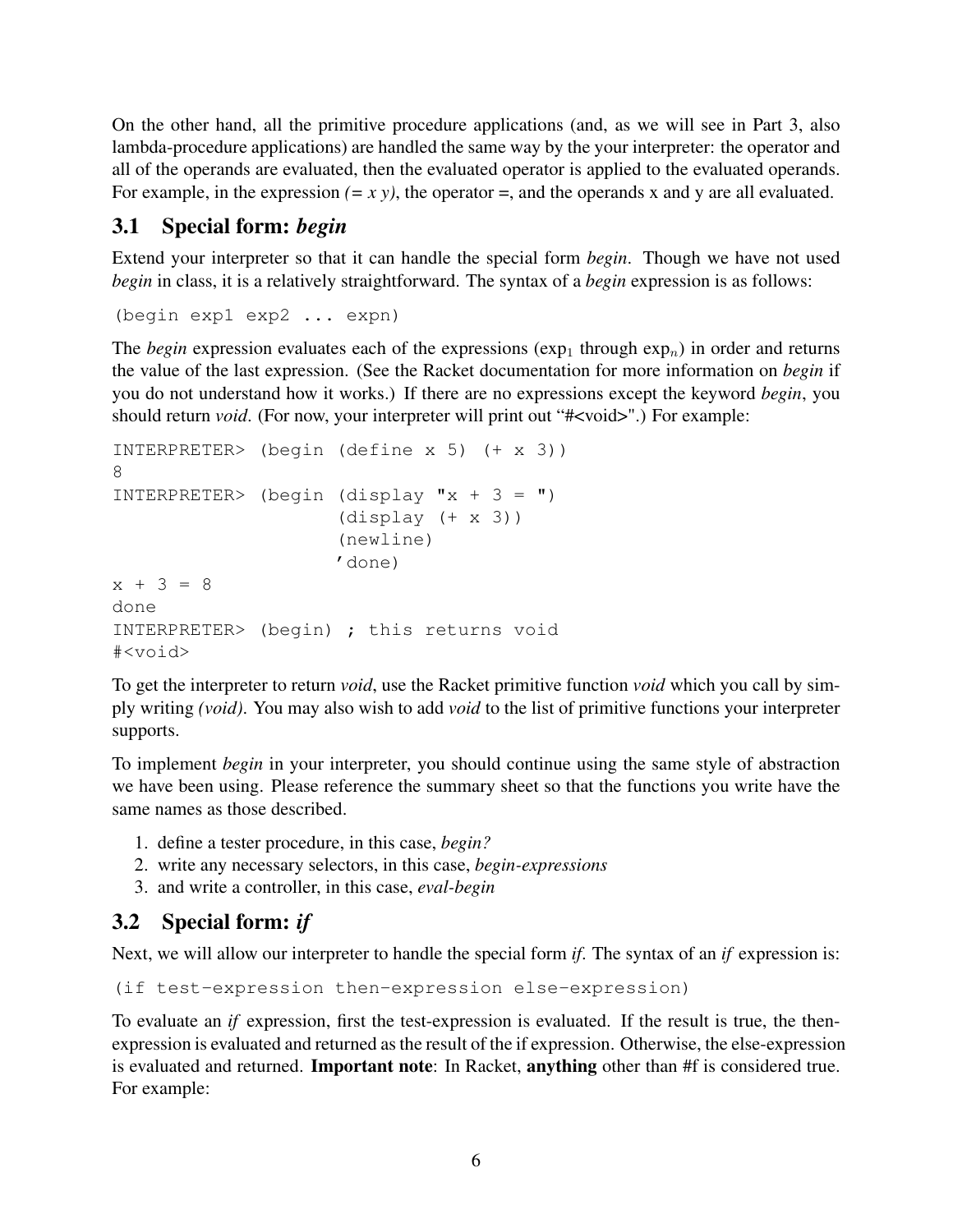```
INTERPRETER> (if (cons 1 2) 'true 'false)
true
INTERPRETER> (if 'not-false #t #f)
#t
INTERPRETER> (if (< 5 4) 'less 'not-less)
not-less
```
Implement all of the necessary procedures to handle *if* in your interpreter.

Your interpreter should now pass the following tests:

```
INTERPRETER> (define lst (cons 1 (cons 2 null)))
lst
INTERPRETER> (if (< (first lst) (first (rest lst)))
             (first lst)
             (first (rest lst)))
1
INTERPRETER> (* 5 (if (= (+ 3 3) (- 8 2)) 10 20))50
```
In Racket, it is not possible to write an *if* expression that has a then-expression but has no elseexpression. However, in our version of Racket, we will allow this to happen. Modify your implementation so that it can handle *if* expressions of this form. You should return #<void> (the result of calling *(void)*) if the test-expression evaluates as #f and there is no else-expression. For example:

```
INTERPRETER> (define x 5)
x
INTERPRETER> (if (= x 6) (+ x 1)) ; this returns void
#<void>
INTERPRETER> (if (= x 5) (+ x 1))6
```
Important note: Of course you are allowed to use Racket's *if* to help define *if* in your interpreter! (The same is true for *cond* below.)

Reference the summary sheet for the names of the functions you should implement.

#### 3.3 Special form: *cond*

The last thing we will do this week is to implement *cond*. Recall that the syntax of a *cond* is:

```
(cond
   (test1 exp1 exp2 ... expn)
   (test2 exp1 exp2 ... expn)
   ...
   (testn exp1 exp2 ... expn))
```
To evaluate a *cond* expression, your interpreter should work as follows:

1. Evaluate the expression test1.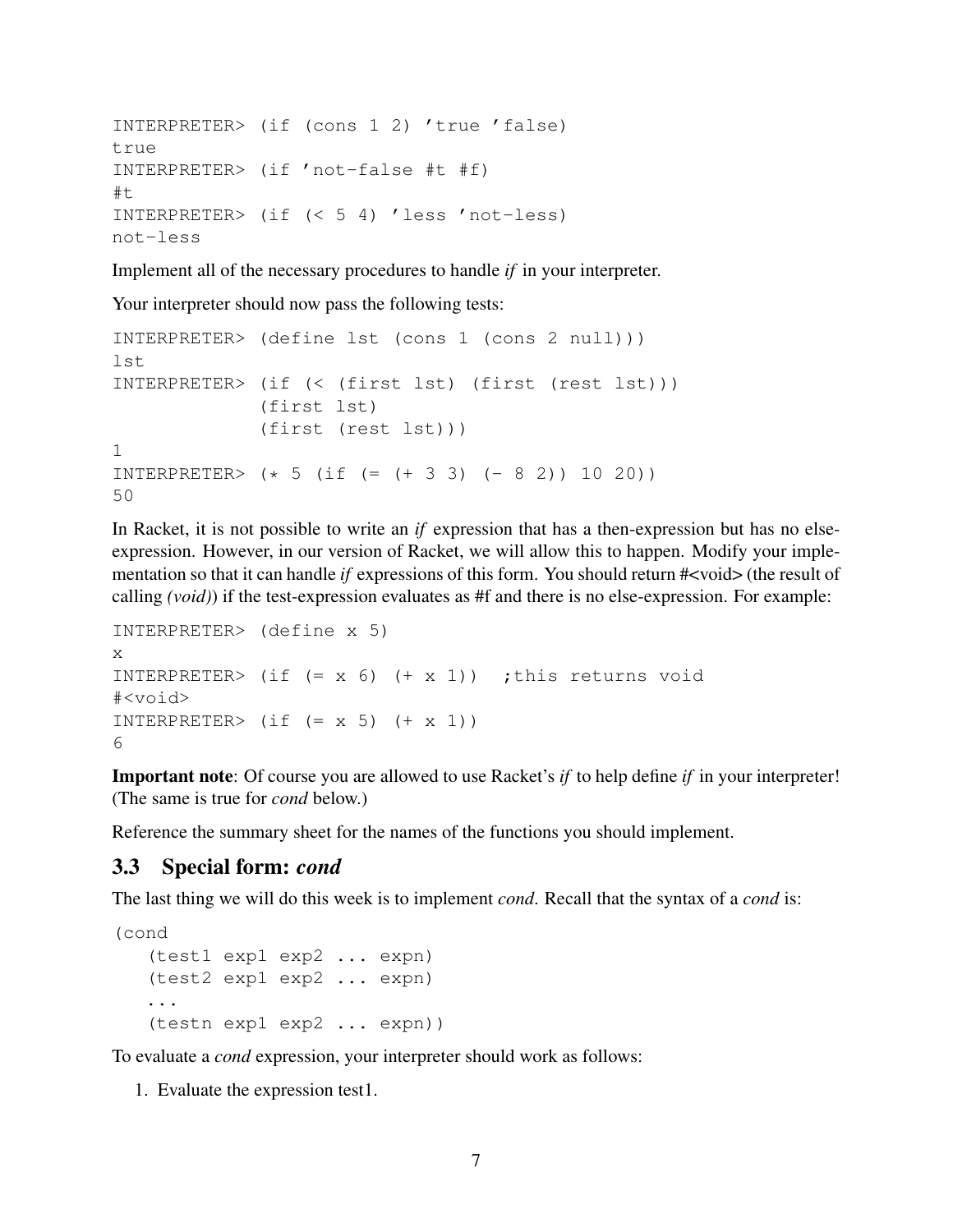- 2. If test1 evaluates to be anything that is not #f, then any remaining expressions  $\exp_1$  ..  $\exp_n$ are evaluated from left to right, and the value of the last expression is returned as the result of the entire cond.
	- (a) Notice that *cond* is a lot like *begin*. In fact, you may want to reuse your *eval-begin* procedure to help you when writing your solution to *eval-cond* ... just be careful you pass to *eval-begin* an expression that matches the format expected by *eval-begin*.
	- (b) Also, note that if a test condition evaluates to be true but there are no other expressions following the test expression, the return value is the evaluated test expression (which may not be #t).
- 3. If test1 evaluates to be #f, then the remaining test expressions are evaluated in order until one is found to be true, or there are no more test expressions.
- 4. If no true expression is found, then the result is void.
- 5. The symbol *else* appearing in place of a test expression should be considered to be #t. If an *else* appears in a clause which is not the last clause, produce an appropriate error message. (Try out *cond* in DrRacket to see what error message it provides and mimic its behavior.)

Here are some examples:

```
INTERPRETER> (cond
              ((= 3 5) "this is false so we skip this one")
              (1 = 3 3) "this is true so we return this message")
              (1 = 5 5) "this is also true but since an earlier test
                         was true this never gets returned"))
"this is true so we return this message"
INTERPRETER> (cond
              (1 "since 1 is not #f, this evaluates to be true")
              (else "and once again, we never get here"))
"since 1 is not #f, this evaluates to be true"
INTERPRETER> (cond
              ((\leq (+ 1 1) 0) 'nope)
              ((< 1 0) 'still-no)
              ((= 4 5) 'no-matches)) ; this returns void
#<void>
INTERPRETER> (cond
              ((< (+ 1 1) 0) 'nope)
              ((< 1 0) 'still-no)
              (else 'matched-else))
matched-else
INTERPRETER> (cond
              (( + 1 1))2
INTERPRETER> (cond) ; returns void
#<void>
```
Implement all of the procedures necessary to handle *cond* in your interpreter. (See the summary sheet.) Be careful with *first-cond-exp* and *rest-of-cond-exps* and when using *eval-begin* in your